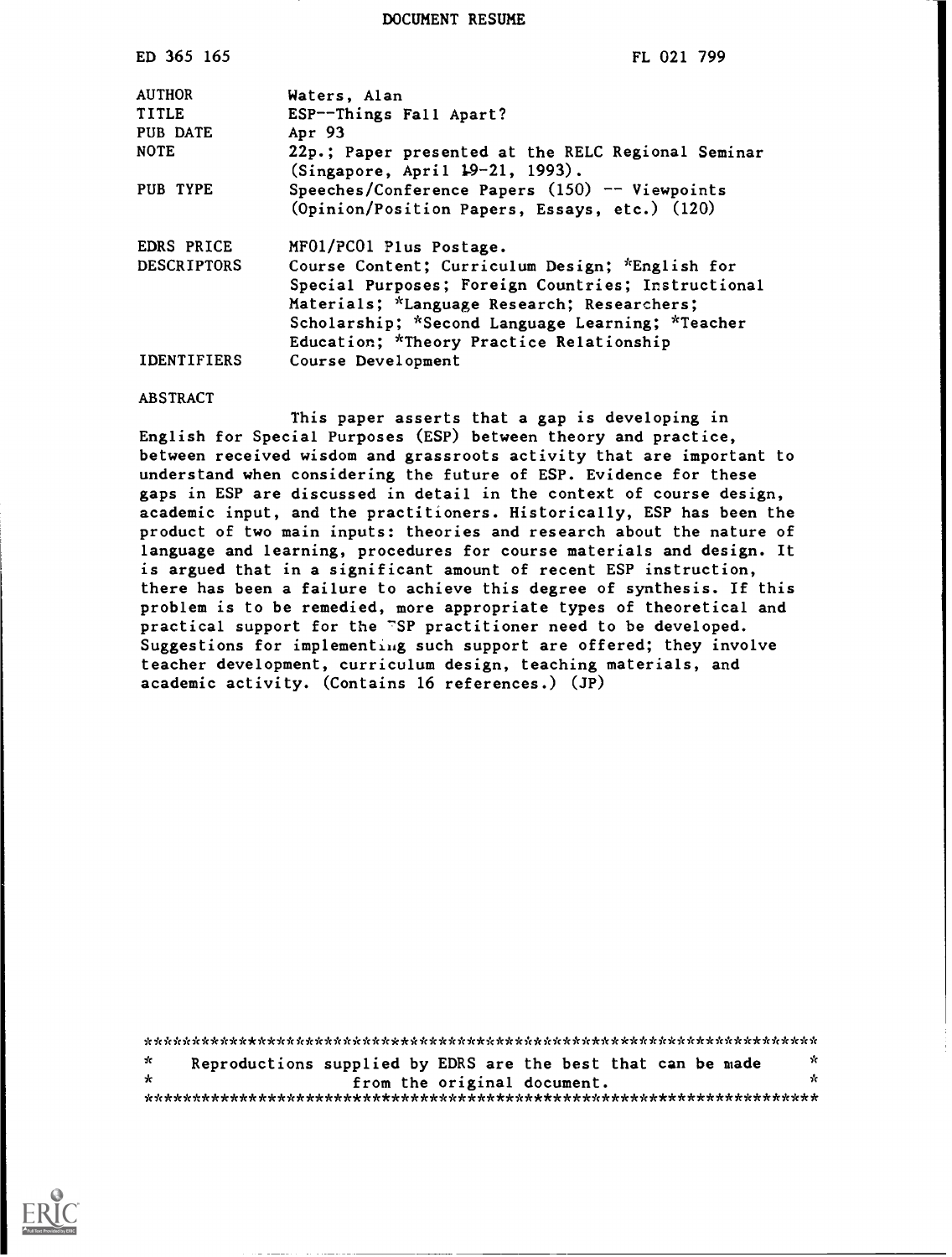# ESP - Things Fall Apart?<sup>1</sup>

A paper presented at the 1993 RELC Regional Seminar, Singapore.

> U.S. DEPARTMENT OF EDUCATION Office 0 Educabonal Research and Improvement EDUCATIONAL RESOURCES INFORMATION CENTER (ERIC)

of This document has been reproduced as<br>received from the person or organization<br>organization<br>O Minor changes have been made to improve<br>reproduction quality

Points of view or opinions slated in this docu<br>ment: do: not: necessarily: represent: official<br>OERI position or policy

TO THE EDUCATIONAL RESOURCES INFORMATION CENTER (ERIC)

 $\sim$ 

PERMISSION TO REPRODUCE THIS MATERIAL HAS BEEN GRANTED BY <u>ter</u>-

April, 1993

2 BEST COPY AVAILABLE

Alan Waters, IELE, Lancaster University

 $66612071$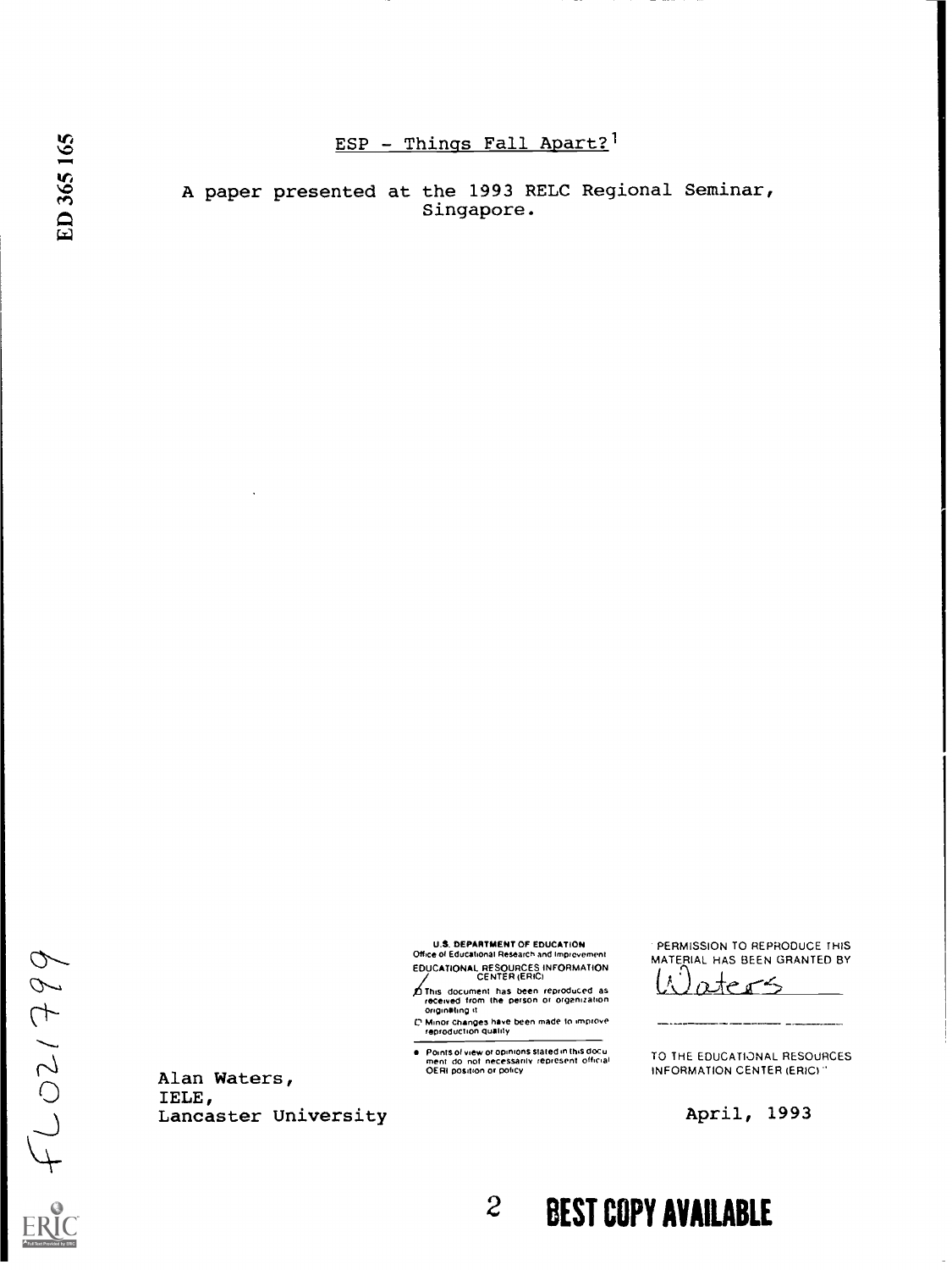# Introduction

The source for my title is Yeats' poem "The Second Coming". I have chosen it because I wish to use it as a peg on which to hang my impressions of the current problems facing ESP around the world, and the prospects for the future. Yeats' poem is concerned with the shift in human history from an age embodying one widelyaccepted set of values, to another, embodying what appear to be rather different imperatives. In particular, he sees the trigger for the new age as a collapse of the traditional power-base (to use the language of our times), or, as he puts it:

"Turning and turning in the widening gyre The falcon cannot hear the falconer; Things fall apart; the centre cannot hold; Mere anarchy is loosed upon the world, The blood-dimmed tide is loosed, and everywhere The ceremony of innocence is drowned..."

(The Second Coming, W. B. Yeats)

"The falcon cannot hear the falconer". Is the ESP "falcon" beginning to fly so far that it can no longer hear the call of the ESP "falconer"? "Things fall apart; the centre cannot hold". Is ESP falling apart, is the ESP "centre" unable to hold? Is the "ceremony of innocence" for ESP at an end? Are we faced with a "second coming" in ESP, and if so, what does this mean for its future?

It is with questions such as these that this paper is concerned. For a number of years I have been involved in working closely, both in the U.K. and overseas, with ESP practitioners from many different parts of the world on a wide range of ESP development projects. These experiences have lead me to believe that, throughout the world, a "widening gyre" is opening up in ESP between



 $\Omega$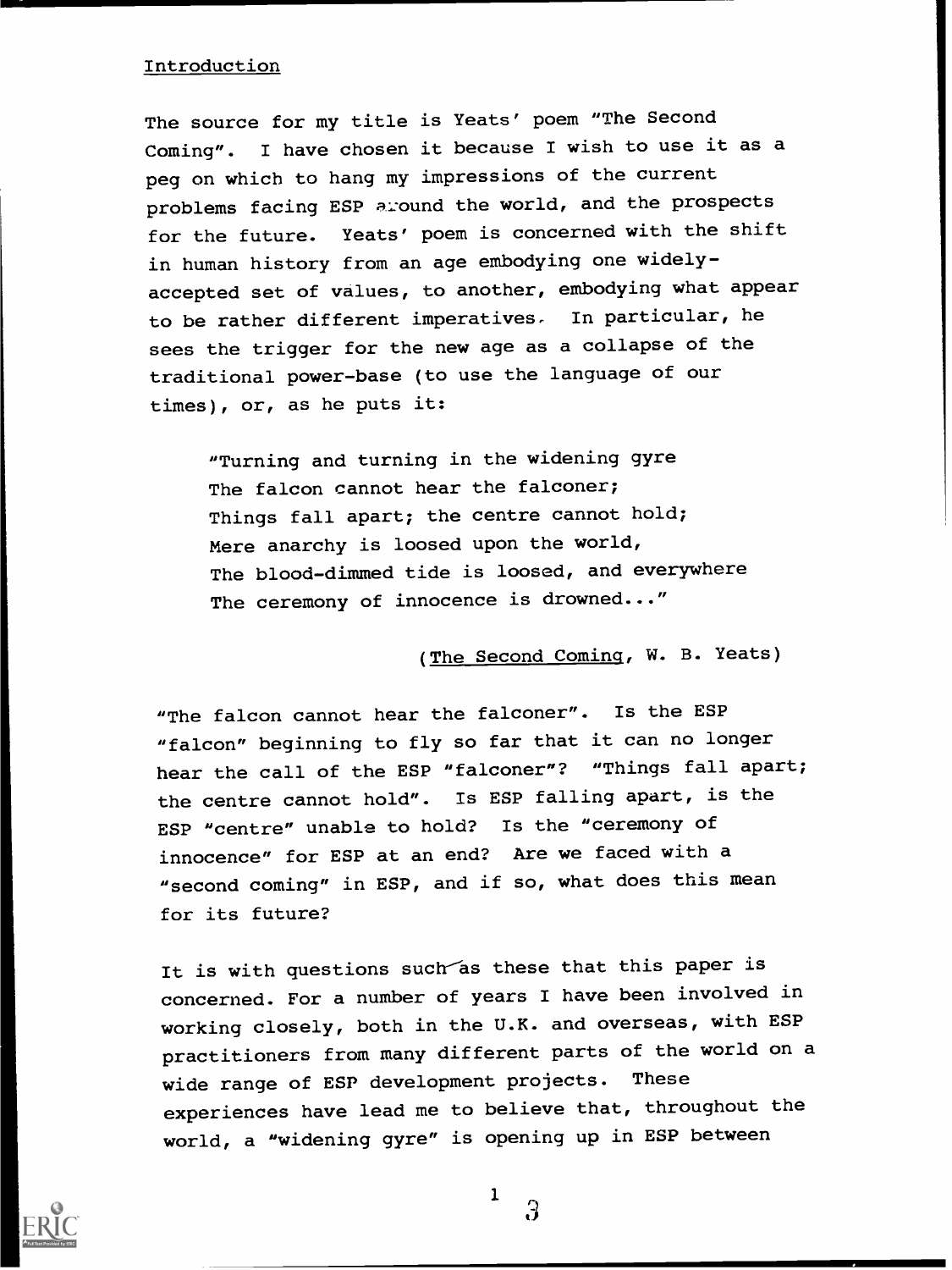theory and practice, between received wisdom and grassroots activity, and we need to understand the causes of this rift and take them into account in the way we approach the future of ESP, lest "things fall apart". In what follows, therefore, I will first of all examine some of the evidence for this view, with respect to a number of main aspects of ESP. I will then discuss the implications of my findings and what I believe should be some of our future priorities.

## The current situation: widening gyres

a) Firstly, course design

In the 1970s and 1980s, a "classic" paradigm of ESP course design practice began to emerge. Its main elements were (or were reported to be):

- a thorough investigation of needs as the starting point for course design;

- a tailor-made course design, related closely to the findings of the needs analysis;

- the production of "in-house" materials intended to match the course specification.

Much of today's ESP appears, at any rate, to continue to be based on this paradigm. However, for reasons which I will discuss later, it is nowadays also not infrequent to find gaps or mutations in this process, such as the following:

- firstly, a failure to begin the course design process by carrying out a systematic needs analysis, in the normal sense of the term, either in whole or in part;

- second, even when a needs analysis of some kind has been conducted, the findings do not always appear to have



 $\mathbf{a}$ re=

> $\overline{2}$  $\Delta$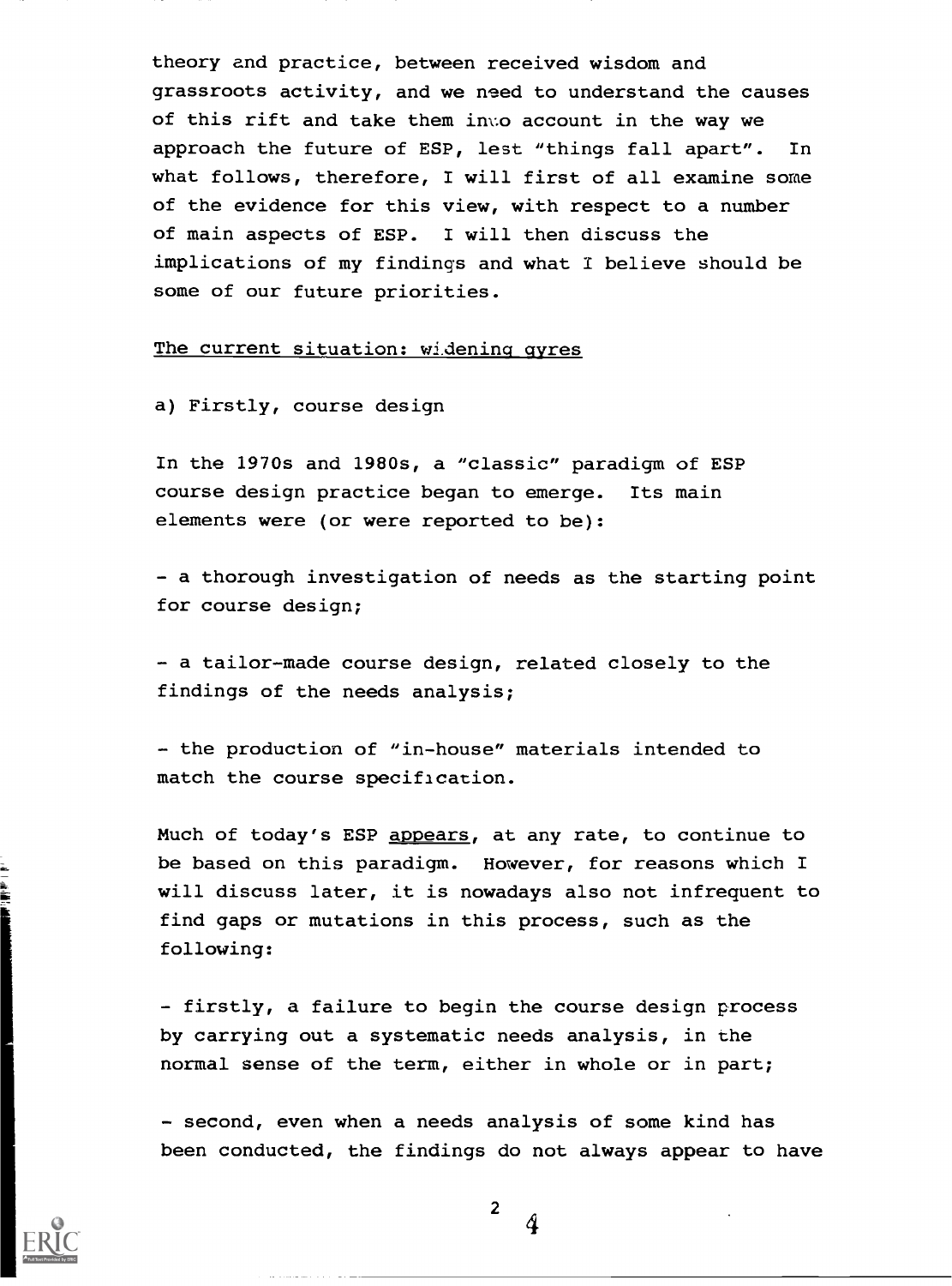properly informed the course design or choice of materials;

- third, there may be no course design, in the proper sense of the term, i.e. the development of an overall, detailed specification for all the main course elements: instead, the materials, which are predominantly published ones, tend to determine the nature of the course.

In other words, in my experience, the main features which have come to differentiate the ESP course design approach from the rest of ELT - rigorous needs analysis, specialised course and materials design - do not always characterise current ESP practice in the way they once did (or appeared to). Of course, "classic" ESP is still alive and well in many quarters, but, equally, it is more and more common to encounter a widening gyre of alternative practice.

It might be objected, however, that the situation I am describing was ever thus, that is, a sizeable gap between theory and practice in ESP course design has always existed. I think this is probably true to a greater extent than we are usually prepared to admit, and I will return to this issue later. But, meanwhile, suffice it to say that if this has indeed been the case, it actually re-inforces my point: in other words, however longstanding, a gap of this kind should be a major cause for concern.

b) Secondly, academic input.

It seems to me that another significant difference between the current state of ESP and that of the 70s and 80s is that the latter was driven along by a series of key papers and books, either produced directly by academics or inspired by developments in academic ideas. I am thinking, for example, of the writings of the



3

 $5\overline{ }$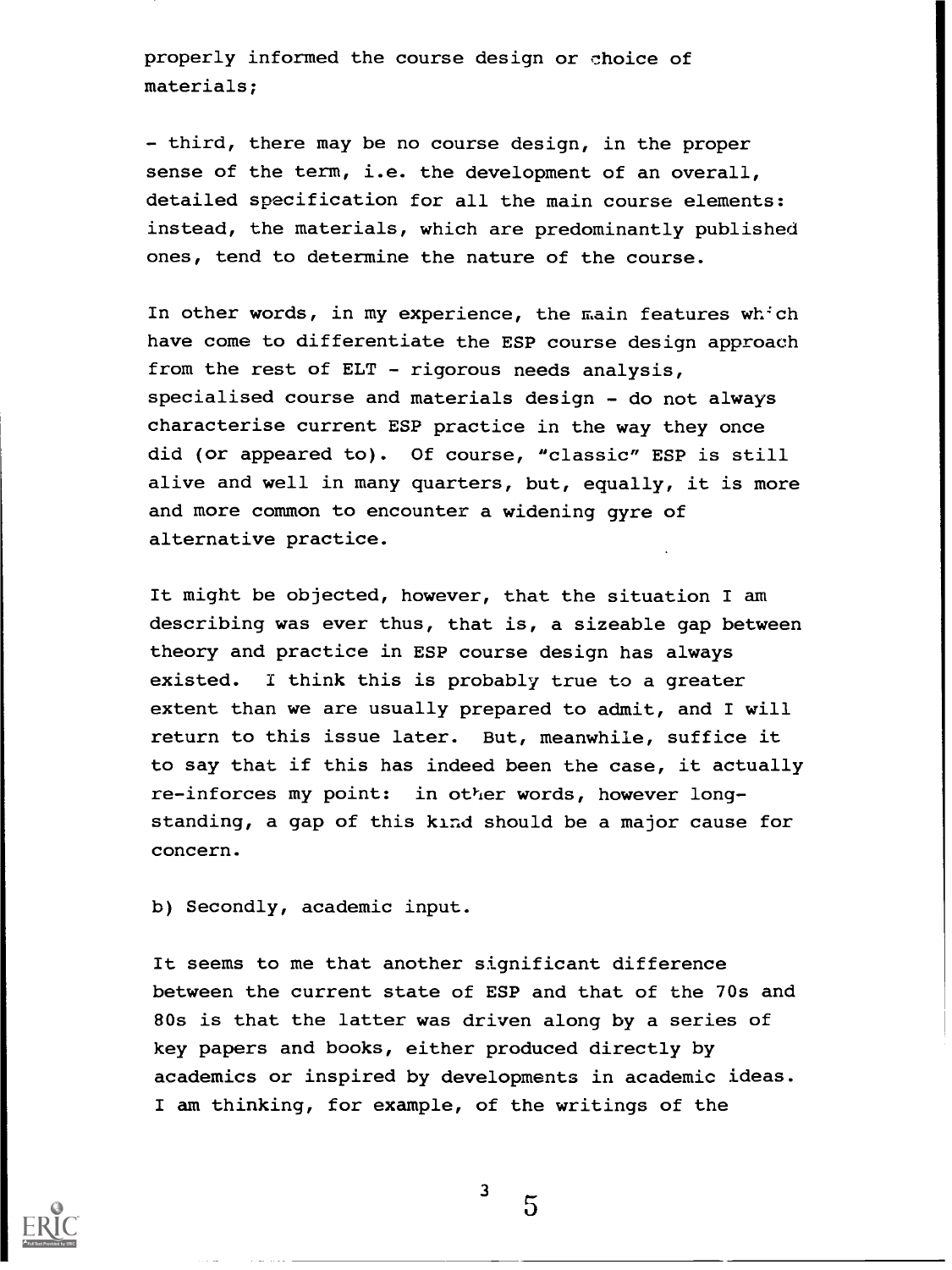Trimbles, Selinker, Widdowson, Candlin, Swales, Munby, Carroll, and so on, to name but a few.

The point I wish to make is that throughout the period from around 1970 to the end of the last decade, a steady stream of works flowed from the academic world towards ESP and made a considerable impact on it, in terms of shaping fundamental thinking and practice in the field at large.

This flow has now become only a trickle, or dried up altogether. There have been almost no major contributions of this kind in recent years. Tae only possible exception is John Swales' Genre Analys.s (Swales 1990), which clearly has the sweep and scope of a major work, but, in my view at any rate, is only of direct relevance to the minority (however influential) of ESP practitioners who are extensively involved in the teaching of advanced aspects of academic writing. Its potential is thus only a relatively limited one.<sup>1</sup> A reasonable *Fi*nount of more minor work is being reported in various journals, but this does not, by its very nature, alter the basic picture. The result is that there is no longer a steady permeation of major new ideas, capable of widespread application, from the academic world to the bed-rock of ESP teachers.

It might be argued that this is not necessarily a bad thing: the ending of a top-down, theory-to-practice, input-oriented paradigm. It is, of course, vital for ESP ideas to be generated on a bottom-up basis, to arise out of the processes that occur in the actual practice of ESP. Academic ideas are certainly not the only nor necessarily the most important source of input for ESP. However, they have undeniably been one very significant source of thinking in our field, and to this extent any gap in the flow of major ideas from this quarter is a matter for concern.



6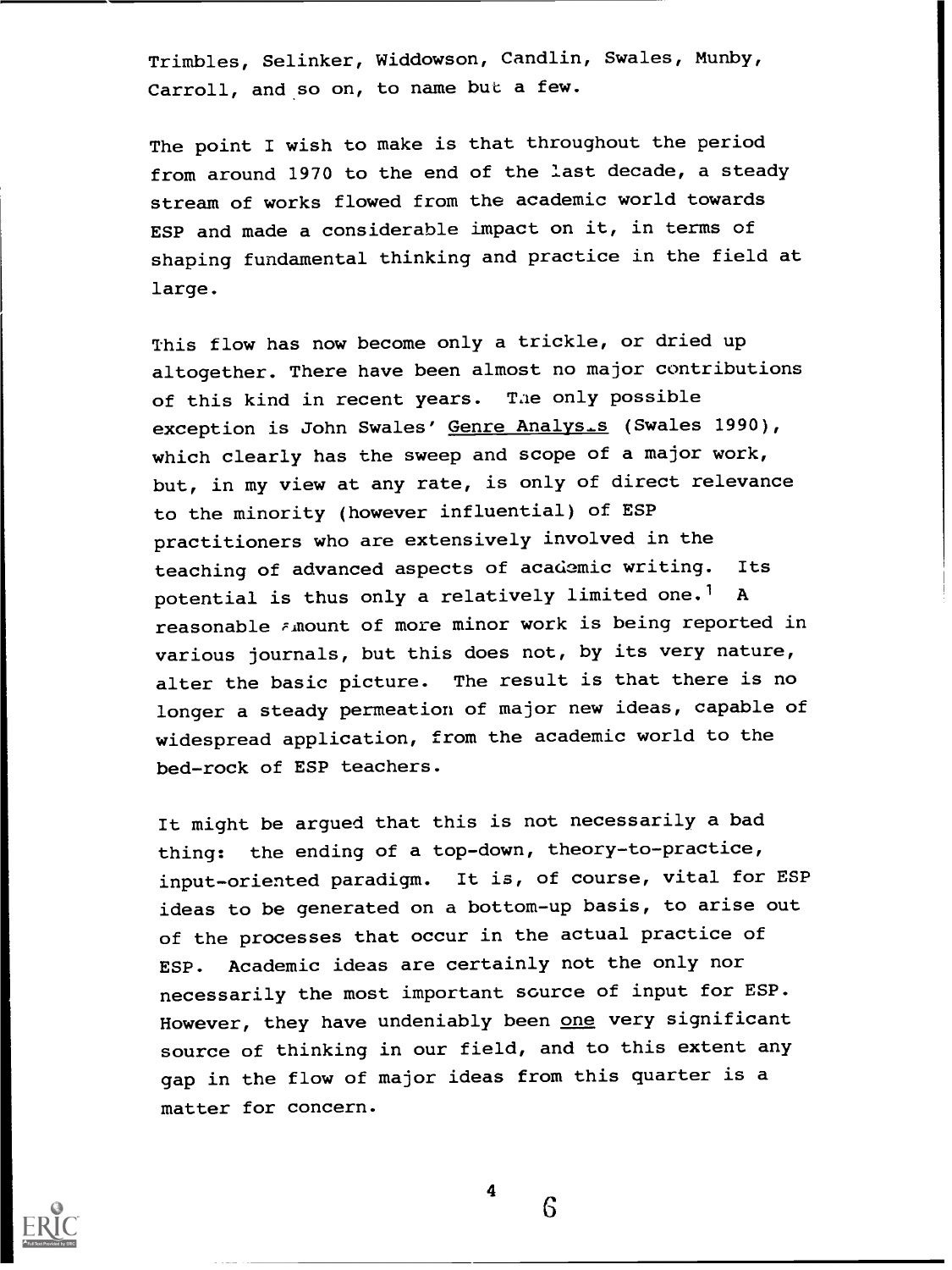c) Thirdly, the practitioners.

Until the beginning of the 1980s, ESP was still in an emergent phase, in the sense that it had yet to grow to anything like its present-day size. As a result, the number of practitioners then was far fewer than today. Also, they tended to be experienced and well-qualified, taught relatively small classes, were supported by a reasonable level of resources and enjoyed, in the main, advantageous conditions of service.

However, in this aspect as well, there has once again been something of a change in recent years. ESP has expanded considerably, and so therefore has the number of practitioners. Large ESP projects in the 1980s, such as those in Brazil, parts of Francophone West Africa, the Philippines, Thailand and elsewhere, as well as recent developments in Eastern and Central Europe, have ushered in a new generation of ESP practitioners. Like their predecessors, many are senior, highly-qualified and seasoned practitioners. In addition to maintaining and further developing existing "good practice" in ESP, many of them have also enriched it with the kind of perspectives - cultural, educational and linguistic that only a native of the country where ESP is being taught can contribute (see e.g. Carreon (1988), Celani et al (1988), Tickoo (1988)).

However, it seems to me that among this new generation of ESP practitioners there are also a significant number who are relatively junior in terms of their years of experience and standing, and who sometimes even lack a significant level of training in up-to-date, "mainstream" ELT, let alone ESP (cf. Carreon, ibid). The classes they teach are relatively large, and the resources they have access to are often inadequate. Their conditions of service generally leave much to be desired.



7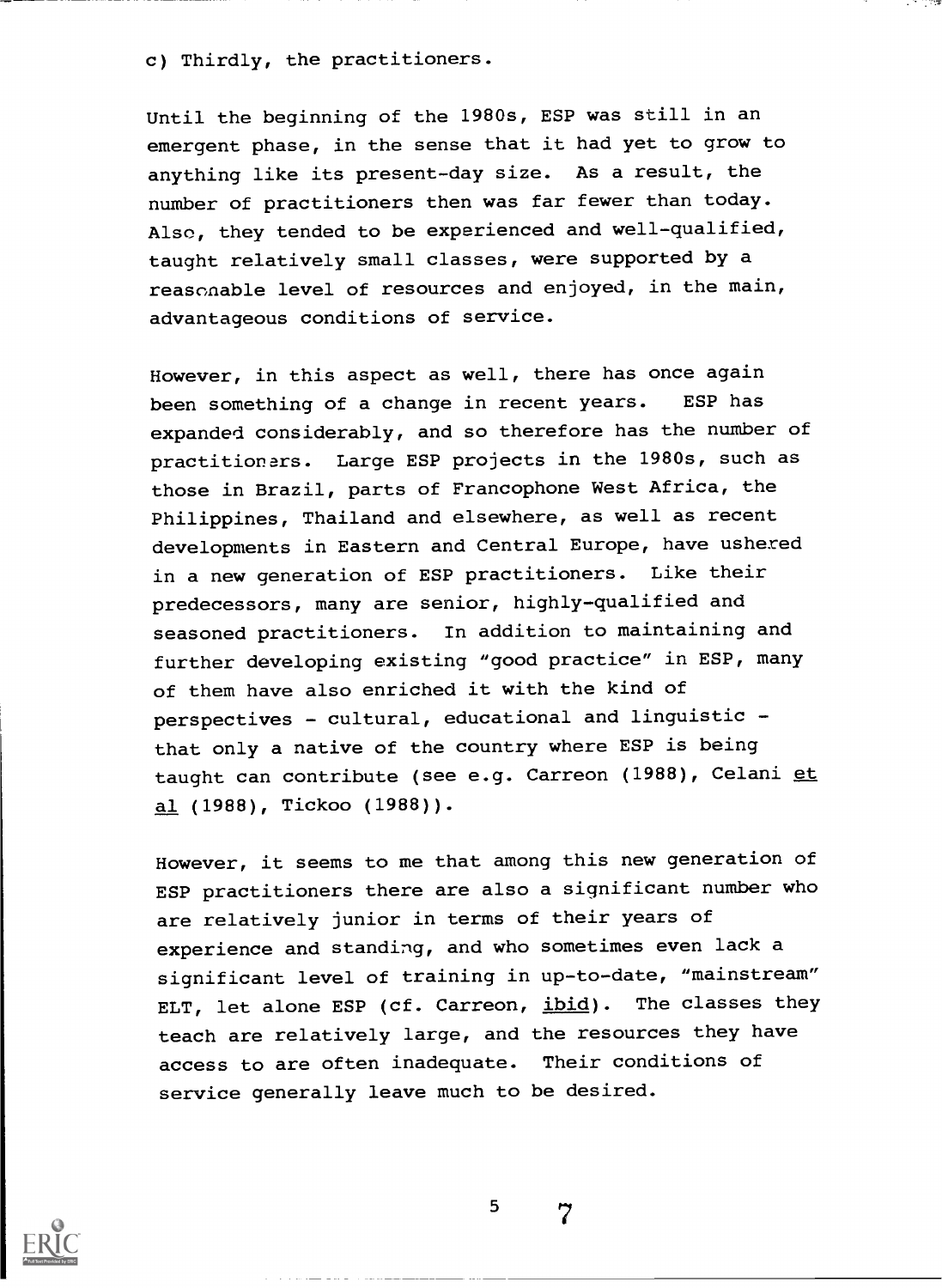As a consequence, a significant part of the practice of ESP is now in rather different hands than was the case 5 or 10 years ago, and the circumstances in which it is often taught have also changed significantly. In my experience, thus, practitioners of the kind in question characteristically experience difficulty in one or more of the following areas:

- the deployment of a reasonably learner-centred teaching methodology;

- the evaluation and selection of suitable teaching materials;

- the design of effective courses and materials;

- the solving of ESP problems in an intellectually rigorous manner e.g. by matching practice to theory appropriately, and the reverse.

Failings such as these obviously need to be made good.

d) Let me turn next to the question of teaching materials.

In the 1970s and 1980s, a steady stream of major ESP teaching materials initiatives took place. A few examples:

- Writing Scientific English (Swales, J 1971);

- the English in Focus series (Widdowson & Allen et al,  $1974 - 1981$ ;

- the Nucleus series (Bates & Dudley-Evans et al, 1976 onwards)

- the Reading and Thinking in English series (1979 - 80)



6

 $8\phantom{1}$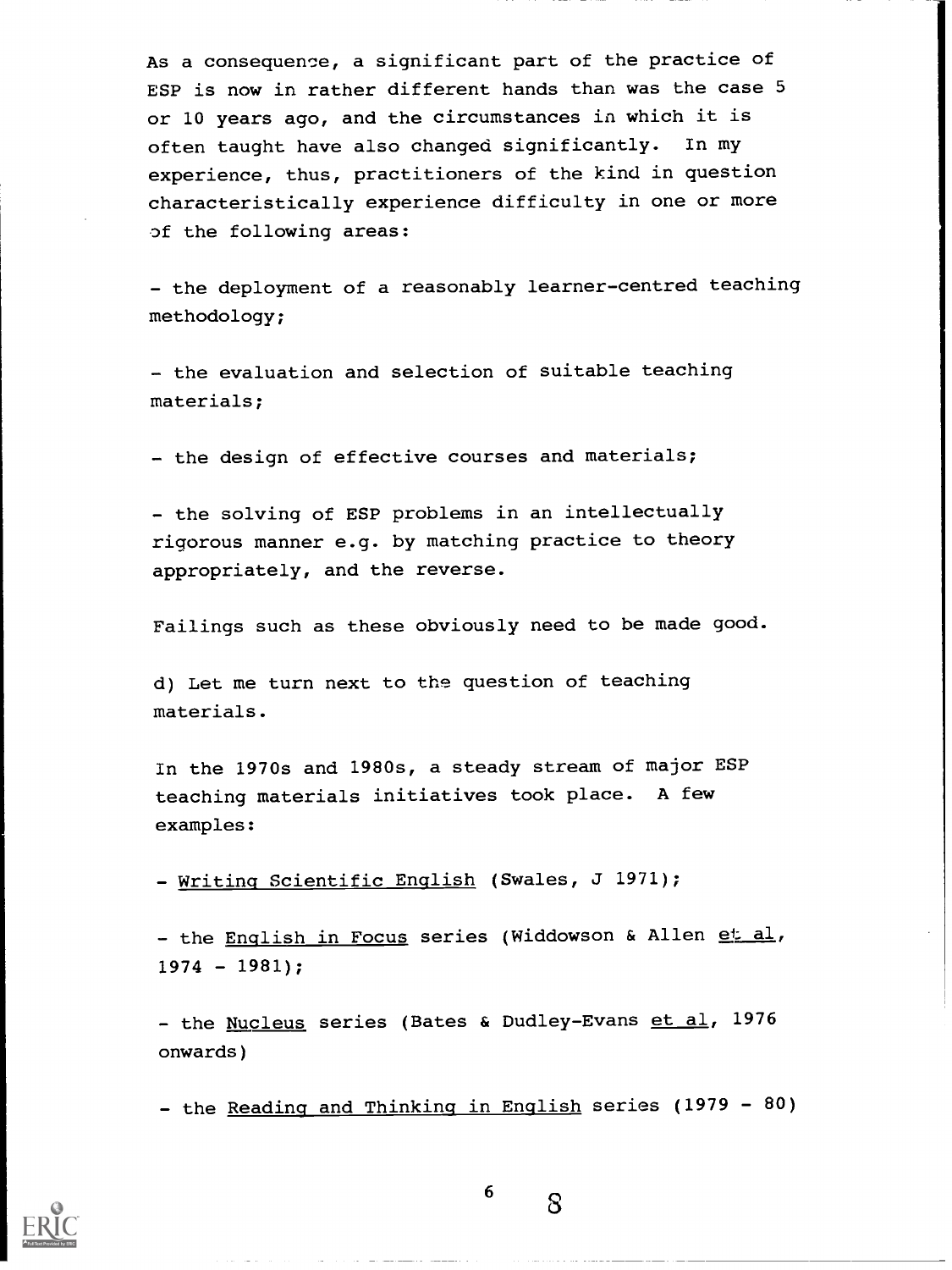- the Skills for Learning series (1980 - 81)

and so on.

Each of these items had a major influence on re-shaping the att of the possible in ESP materials.

However, the contrast with the present-day state of affairs is a marked one. Other than in the area of what might be loosely termed "English for Business" (i.e. including English for Management etc.), there does not appear to be a great deal of ESP material being published at all. Furthermore, out of what does get published, none of the recent items appears to have broken really new ground. Typical in this respect is one publisher's recent EAP series, which, although one of the few major ESP publishing initiatives of recent years, is basically a revisitation of earlier series such as English in Focus (Widdowson & Allen et al, ibid), in terms of its overall approach and design. This is not to say that the ESP materials which have been published in recent years have not played a useful role. However, their role has been to broaden the existing base, rather than move forward. It is the element of real innovation which I feel is nowadays missing. Here again, thus, we have the problem of a widening gap.

#### A second coming?

Much the same basic point could be made for a number of other aspects of ESP, if time allowed. However, it should by now be clear it is my view that, in a number of its major aspects, ESP has indeed been "turning and turning in the widening gyre". I have tried to show how I believe the foundations on which ESP was built up during the 70s and early 80s have begun to shift. If things have not yet begun to fall apart, they certainly appear to be coming away at the seams: does this mean the centre will no longer hold? Is there a danger that



 $7 \qquad \qquad$  9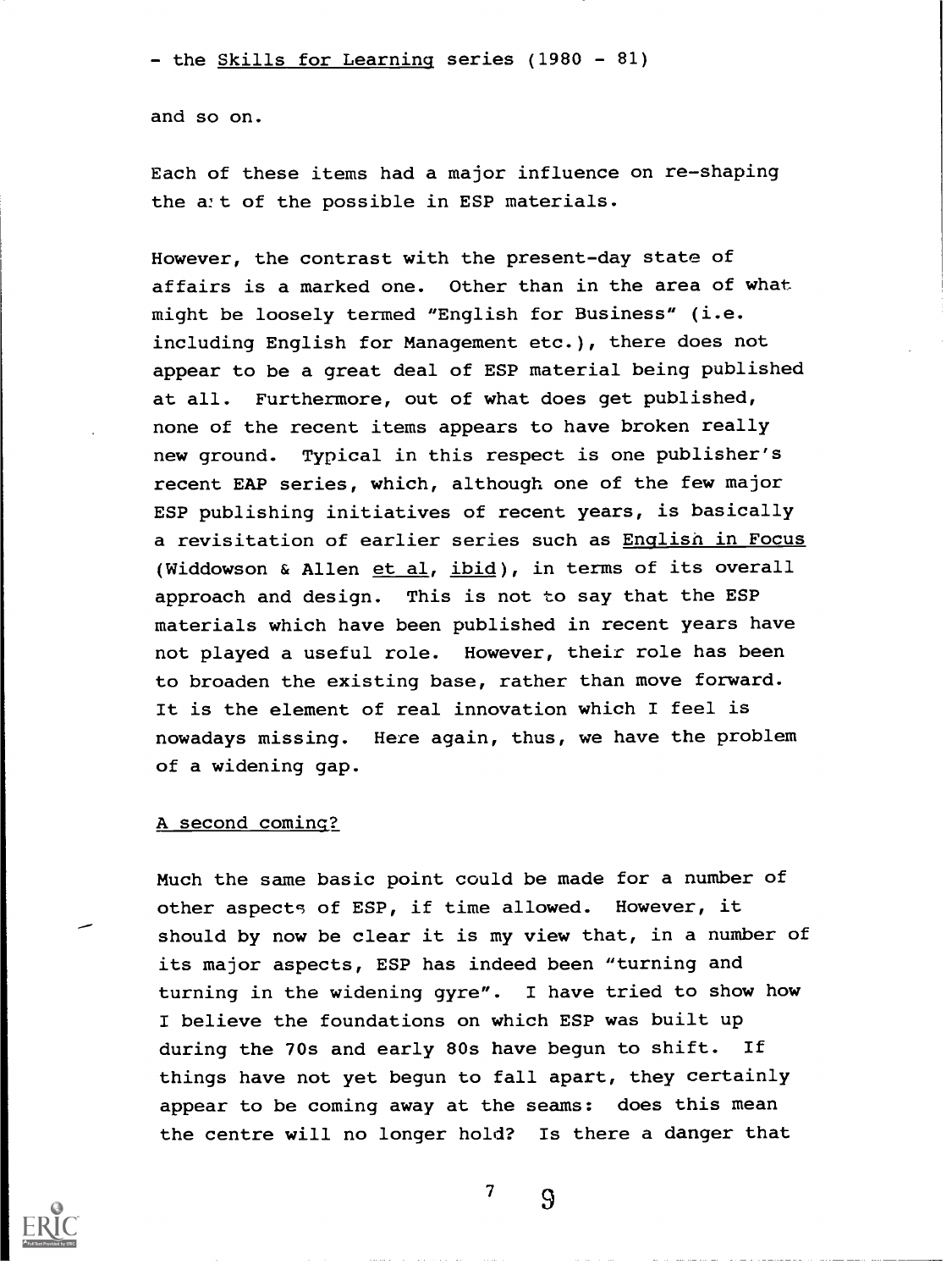"mere anarchy" will be "loosed upon the world" of ESP? Are we about to witness an ESP 'second coming"?

My own view is chat there certainly is such a danger, but that if appropriate action is taken, it can be prevented. I beliey that what we are witnessing is the recrudescence of ESP in a more pragmatic form, an attempt to incorporate the basic elements of ESP practice into the realities of the more typical teaching-learning situation. Historically, ESP has been the product of two main inputs: on the one hand, theories and research about the nature of language, learning and so on, and, on the other, practical procedures for course and materials design and so forth. When successful, there was a reasonable fit between the two, resulting in a coherent body of thinking capable of informing and guiding practical action, a blend of theoretical and practical insights.

However, in my view, there has been a failure to achieve this degree of synthesis in a significant amount of recent ESP. In other words, the gyre between theory and practice in ESP has started to become too wide: the "practice" falcon cannot hear the "theory" falconer. It is this problem which I feel is at the heart of the difficulties I have adumbrated. If it is to be remedied, we need to develop more appropriate types of theoretical and practical support for the ESP practitioner. In the next part of this paper, therefore, I will outline how I feel this might be done, with respect to a number of major areas of ESP activity.

### Teacher development

To take ESP teacher development first: how might we approach it so as to take into account the current situation as I have described it?



8

 $\mathbf{i} \mathbf{0}$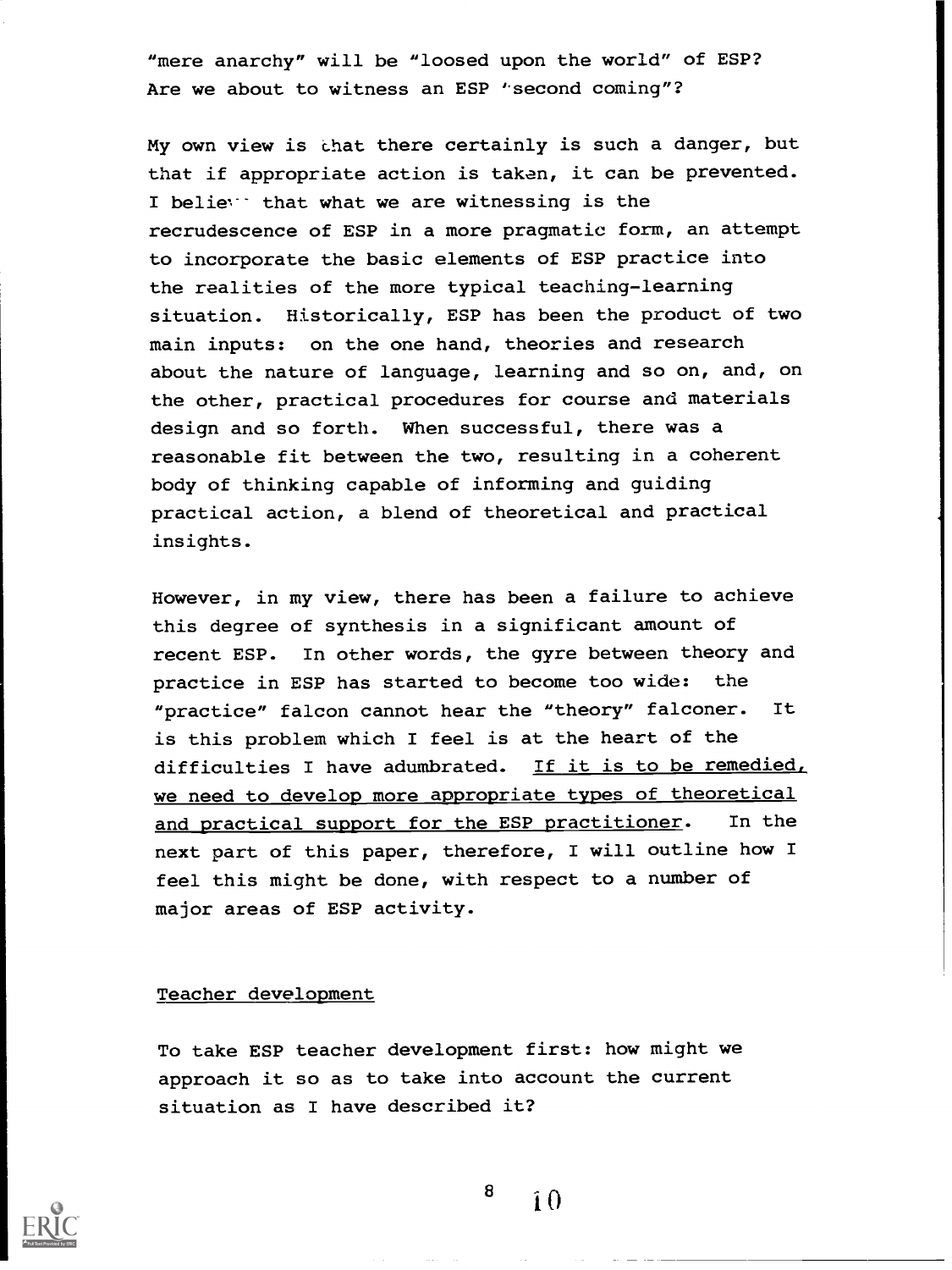Obviously, to be effective, ESP teacher development programmes, like any other, need to be pitched at a level appropriate to the background kn<sup>-</sup> sledge and theoretical awareness of teachers of the type who most need this kind of help - the more junior and less well-trained that I referred to earlier. I will briefly illustrate this point with reference to a course on "Curriculum Design" for ESP teachers. (Please note that I am using the term "curriculum" here in the same sense as I used "course" earlier on: this is because in this section I will also be talking about teacher development course design.)

Most such teacher development courses consist of two main blocks. The first tends to comprise work on topics such as needs analysis, theoretical inputs to curriculum design, syllabus specification, and so on. The second usually concentrates on materials evaluation, adaptation and design, and sometimes also on curriculum evaluation. Such an arrangement is logical and straightforward, since it goes from the identification of needs to the creation of appropriate learning resources, from the global to the particular, and indeed, mirrors the very sequence of events which it is usually recommended that real-life ESP curriculum design should follow.

However, I have found that, very often, a teacher development course organised in this way is too far removed from the schemata through which the course participants tend to view the ESP teaching-learning process. They often lack first-hand experience of the concepts in the first block, ancl the background theoretical knowledge that underpins them. This makes it very difficult to inculcate the kind of understanding of these matters that a teacher development course organised in this way depends on as part of the lead-in to the second block of work. As a result, work in the latter area is also often less effective than it might be, because of the cloud of misunderstanding and uncertainty generated by the unsuccessful work in the first block.



9 ii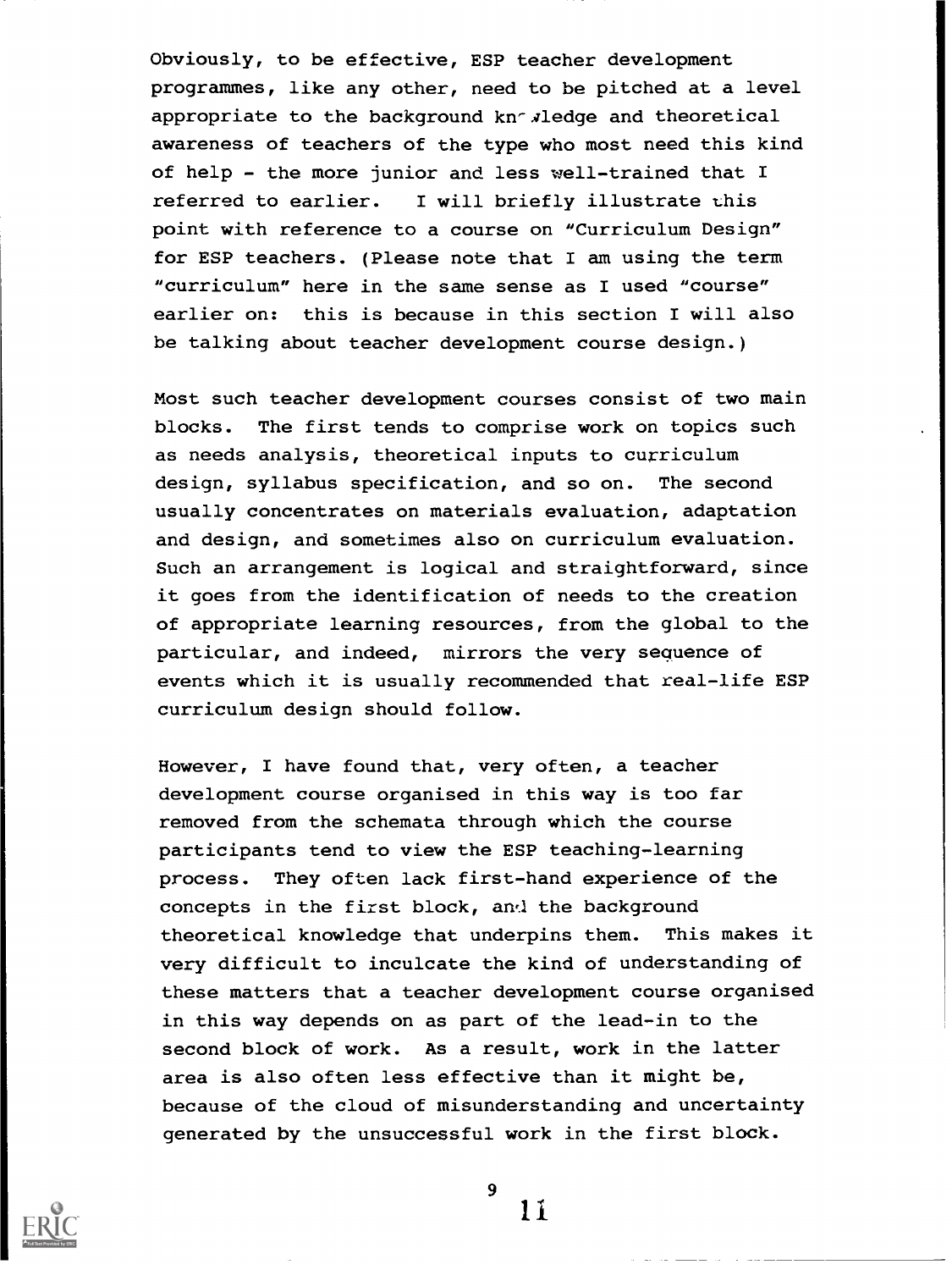Because of this problem, I have found it works better if the teacher development course is organised the other way round i.e. so that it begins with the block concerned with materials evaluation, and so on, and then goes on to the block on needs analysis and so on afterwards. This approach tends to fit in much better with the existing knowledge of the participants, which is usually centred around working in various ways with materials, and only to a much lesser extent with other aspects of the practice (and theory) of curriculum design. In other words, beginning with work on materials plays to the participants' strengths, helping them build up the necessary confidence and understanding for successfully tackling the subsequent work on needs analysis and so on.

I hope this example serves to illustrate the general principle I have in mind for the kind of more flexible approach to ESP teacher development which I feel is called for in the light of the changed circumstances outlined in the first part of this paper. We must be ready to accept the audience as it is, and build from there.

#### ESP Curriculum Design

Let me turn next to the real-life ESP curriculum design process. Here also, just as with ESP teacher development course design, I believe there is a need for greater pragmatism and flexibility, if we are to narrow the gap between theory and practice satisfactorily.

At present, the basic theoretical model for ESP curriculum design which appears to be lodged in the minds of most practitioners is a target situation-based one, the essentials of which can be represented thus:

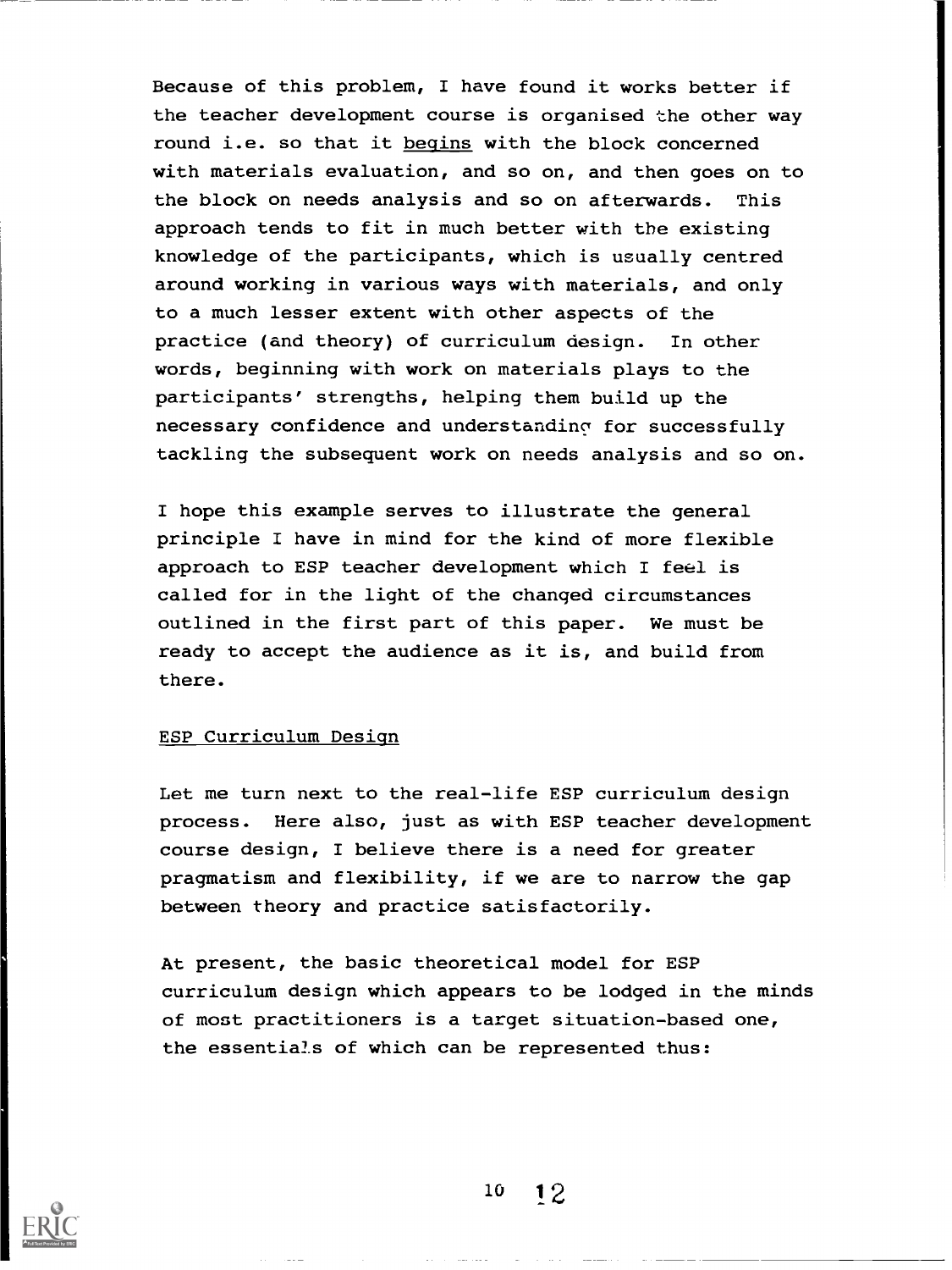

Target situation-based ESP

In practice, in my experience, the model is often not applied rigorously, as I mentioned earlier on in this paper. However, for many practitioners it nevertheless remains a kind of holy grail, an ideal to strive towards.

In my view, that this is so is somewhat disheartening and surprising, given the trenchant criticisms of the target needs-based approach which have been voiced from many quarters for some time (see e.g. Hutchinson and Waters (1987)). It has been increasingly recognised that such an approach fails to give due weight to the importance of the learning situation in ESP curriculum design. Since ESP is primarily concerned with language learning rather than language using (Hutchinson and Waters, ibid), it follows that such an approach to ESP is fundamentally flawed. It has also been criticised for being a static, input-oriented model, leaving out of account the processoriented nature of much real-life curriculum design, of which I will say more shortly.

Why, one might therefore ask, despite obvious drawbacks of this kind, does the target situation model continue to hold sway? I believe there are a number of factors at play:

- first of all, the lure of academic respectability: the analysis of the target situation, using systems such as Munby's CNP or variations of it, despite their complexity, as well as the latest ideas from the science

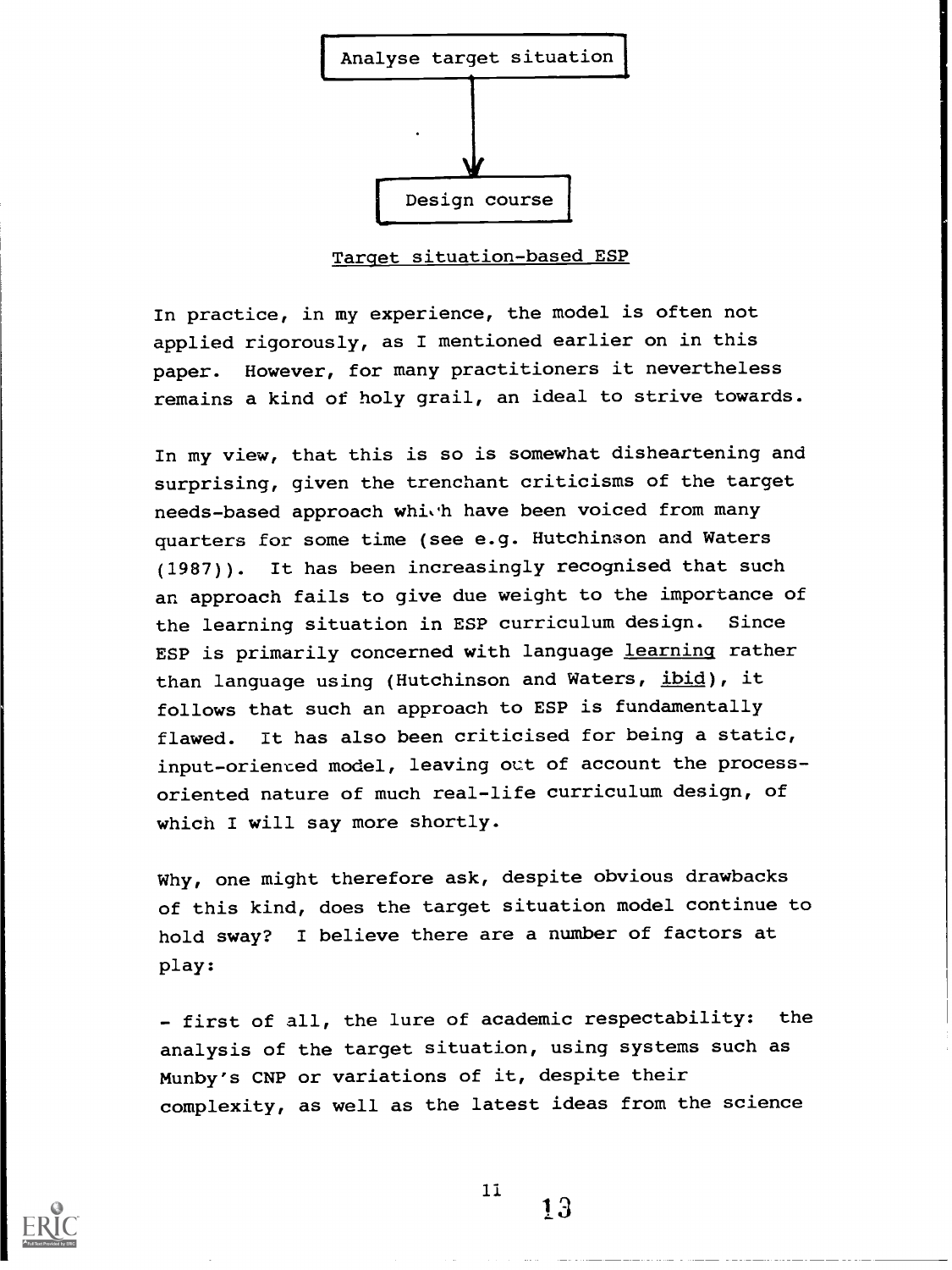of linguistics, lends an air of academic credibility to the enterprise;

- secondly, there is the weight of educational tradition: many parts of the world, language teaching is seen as simply a matter of transmitting to the learner a description of how the language works: such an approach lends itself readily to the target situation ESP curriculum design model;

- third is the lack of an alternative: there has been a failure in our field to give widespread support and clear articulation to any alternative model.

However, whatever the cause, the "\$64,000 question" is: what can be done to remedy the situation?

One step in the right direction would be for more to be said about the real-life difficulties of applying the target needs model. More of us than have done so publicly, at any rate, ought to be ready to admit that either the model, if used, fails to produce a viable curriculum,<sup>2</sup> or that the attempt to use it has usually had to be abandoned so that an effective curriculum could be created.

Secondly, we should do more to make ESP practitioners feel secure about the idea of basing the ESP curriculum design process on an analysis of the learning situation, and working outwards from there, much in the manner I discussed in connection with learning about ESP curriculum design a little while ago.

Such an approach would fit in better with the realities of much ESP work, where, very often, the only basic "given" is the learning situation: information about target needs is frequently inadequate, as are resources in terms of the time and expertise needed to create tailor-made materials. In such cases, rather than either



12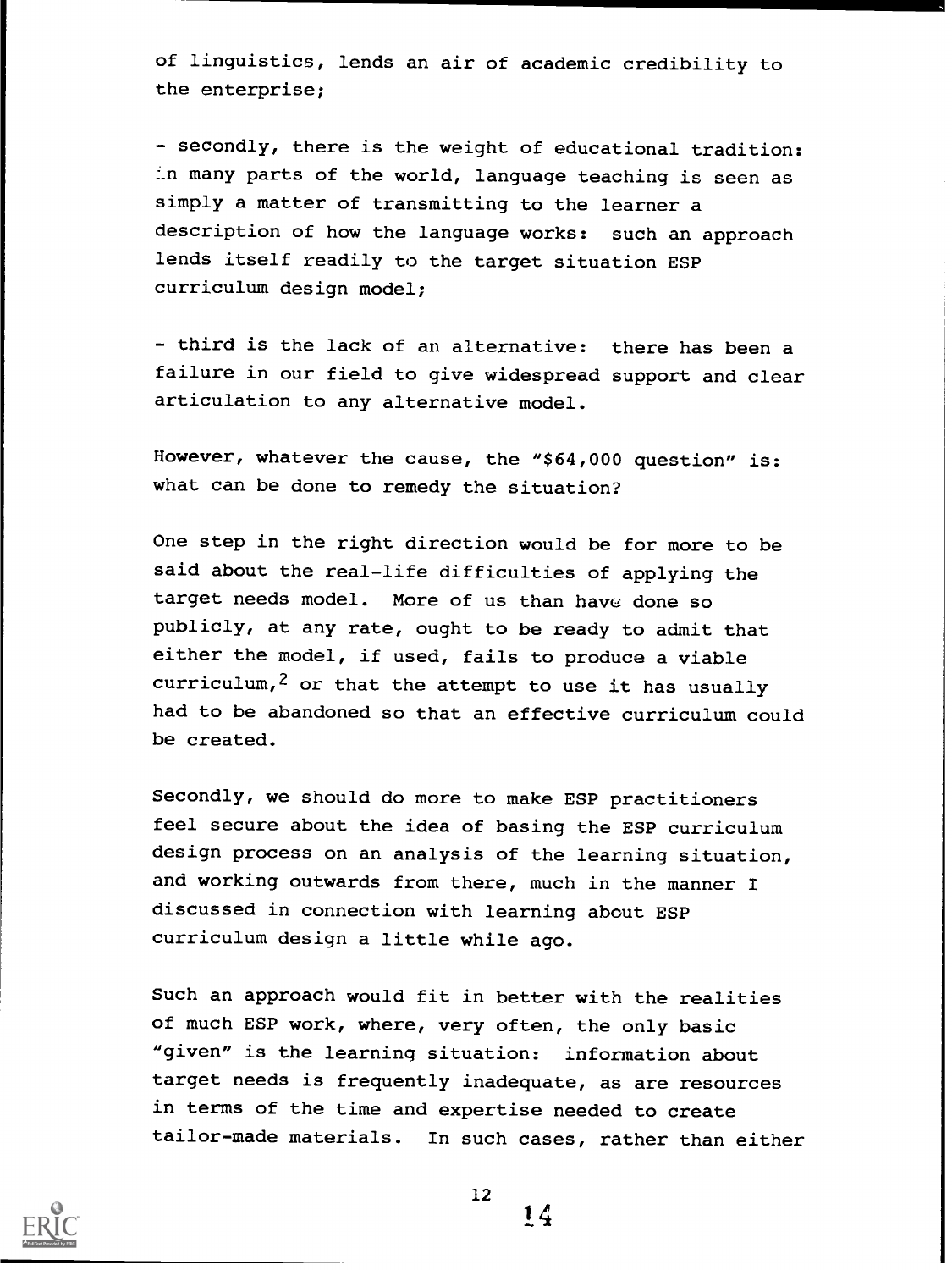abandon the notion of doing any proper ESP, or embarking on an ambitious, long-term search for further information and resources, it makes more sense to exploit what is available, as best one can.

This is like the inexperienced cook, who follows the recipe in the book closely, ard buys specially all the necessary ingredients, only to produce an inferior dish; the experienced cook, however, consults the recipe, makes up for shortcomings in available ingredients by adaptations and improvisations, and usually produces a superior result!

In terms of ESP, in other words, it is usually possible to derive a good deal of information about target needs from an analysis of the learning situation, and this can be used as a beginning, sufficient to start the curriculum pointing in the right direction. Ready-made materials which approximate as closely as possible to the requirement can be used as a beginning. This process can be represented as follows:





 $13 \t 15$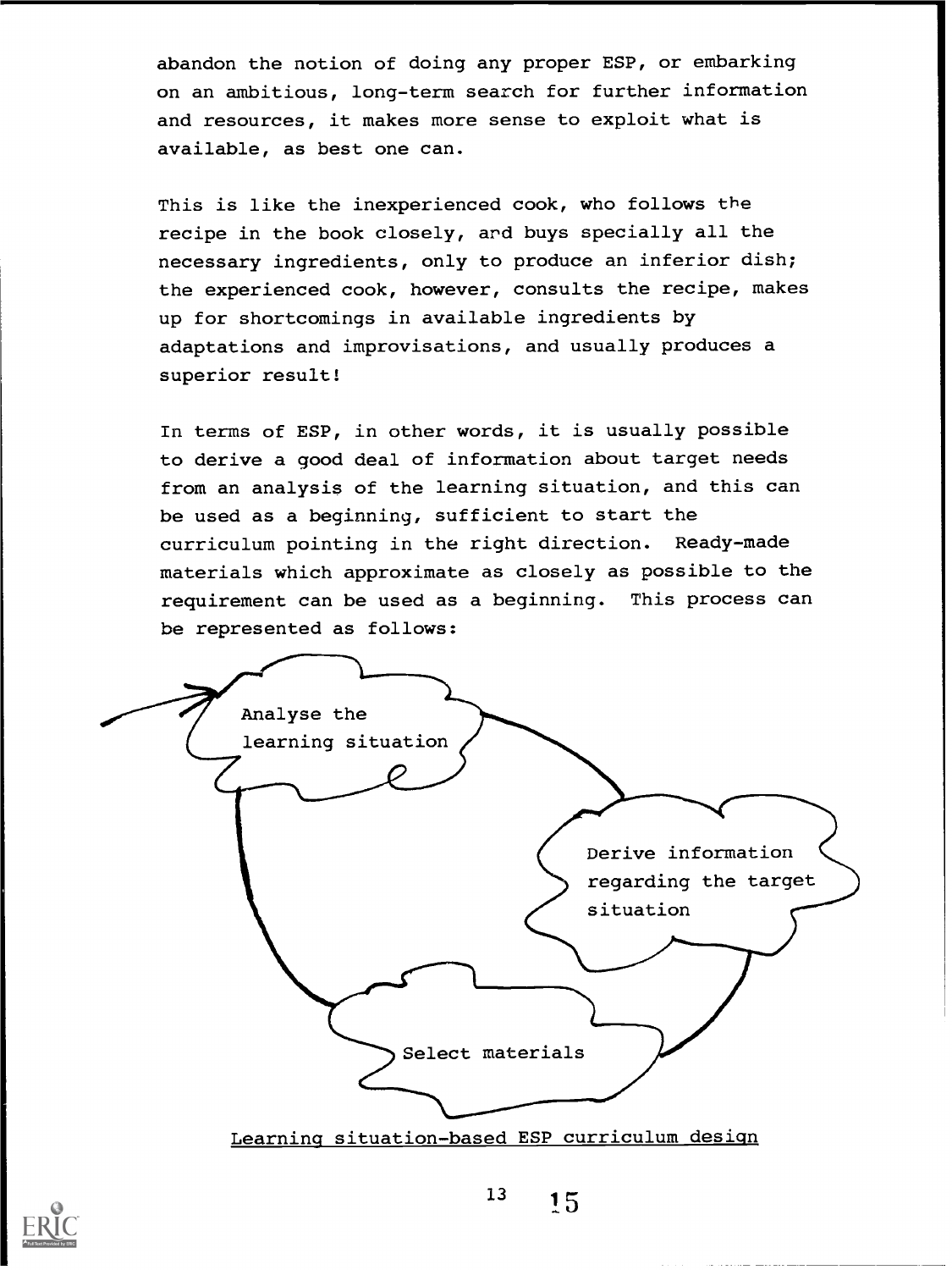The resulting "design" will be only a first approximation. Once the curriculum is put into practice, however, further information will emerge from it that can be used to develop and refine the initial concept. In this way, the teaching-learning process itself informs the design of the curriculum. It is thus a processoriented model for curriculum design, which reflects the fluid and dynamic nature of much real-life curriculum design.

In my view, we need to do more to publicise and give credence to practicable modus operandi for ESP curriculum design of this kind. Much of the time the information we need is scarcer, softer and fuzzier than the ideal (thus the substitution of "clouds" for boxes in the second diagram); it is also usually the case that the initial curriculum design is only one of a number of working hypotheses, to be modified in the light of subsequent events. In other words, ESP curriculum design, by its nature, is often much more of an on-going process than a one-off product. We need to recognise these everyday "facts of life" about the circumstances in which much ESP curriculum design takes place, and, as I advocated for ESP teacher development, build from there.

#### Teachinq materials

Let me turn next to teaching materials. Recent trends in ESP of the kind described earlier in this paper have increased the need for published ESP materials to do their job as effectively as possible, since there is nowadays generally less of the necessary expertise and confidence among ESP teachers (as well as, frequently, the resources) for producing "in-house" materials. What new features should such materials contain?

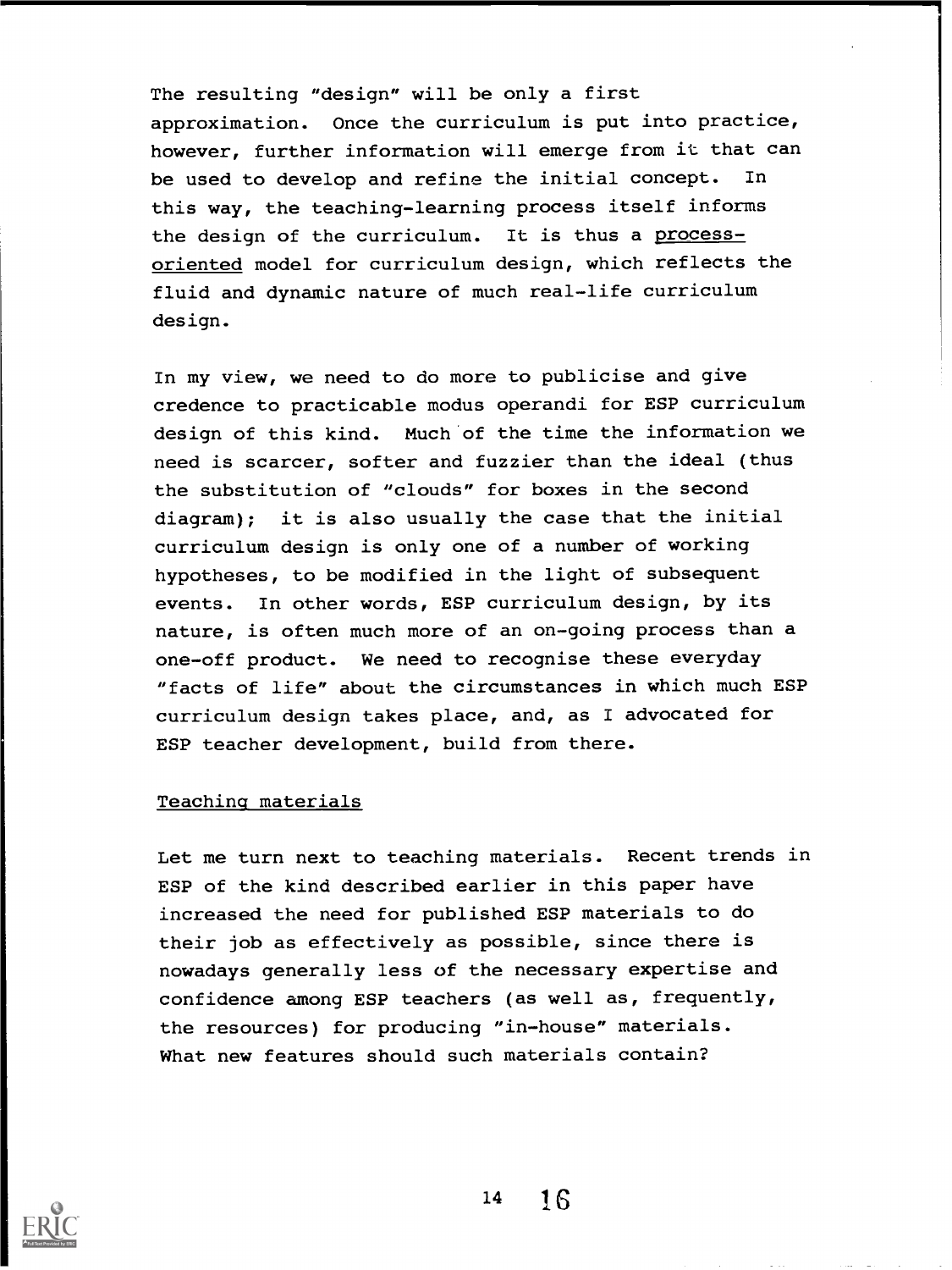#### a) First of all, content

The type of specialise<sup>d</sup> language input which has characterised most ESP materials in the past was probably inappropriate for the needs of many ESP learners, focusing as it has tended to, on the performance repertoire rather than the underlying competence needed by the learners for communication in the target situation. But the need for less specialised language input is even stronger nowadays, since, in recent years, the audience for ESP has begun to include a much higher percentage of learners with only a limited command of English. Many of today's ESP learners thus need an improved understanding of the basics of English, rather than highly specialised input. Whether we like it or not, much that goes on at present under the banner of ESP is really only remedial English, an attempt to make good the gaps created by inadequacies at the secondary school level.

This is not to say that there is no need for more advanced content, but there is a far greater need for less specialised content which, nevertheless, has sufficient face-validity to distinguish it from the kind associated with general English. Such content would relate, broadly at least, to specialised fields of study or work, but would not be full of complex technical information. The texts would be of a kind which the averagely-educated lay-person can take an intelligent interest in. Such content would also have the advantage of being much more in keeping with the capabilities of the average ESP teacher of today, who is often quite unable to cope with the content in ESP materials of the traditional kind. Such content would thus be both "learner-centred and teacher-friendly" (Tom Hutchinson, personal communication).

b) Secondly, methodology. Here, also, there is a need for materials to become a lot more "teacher-friendly".



15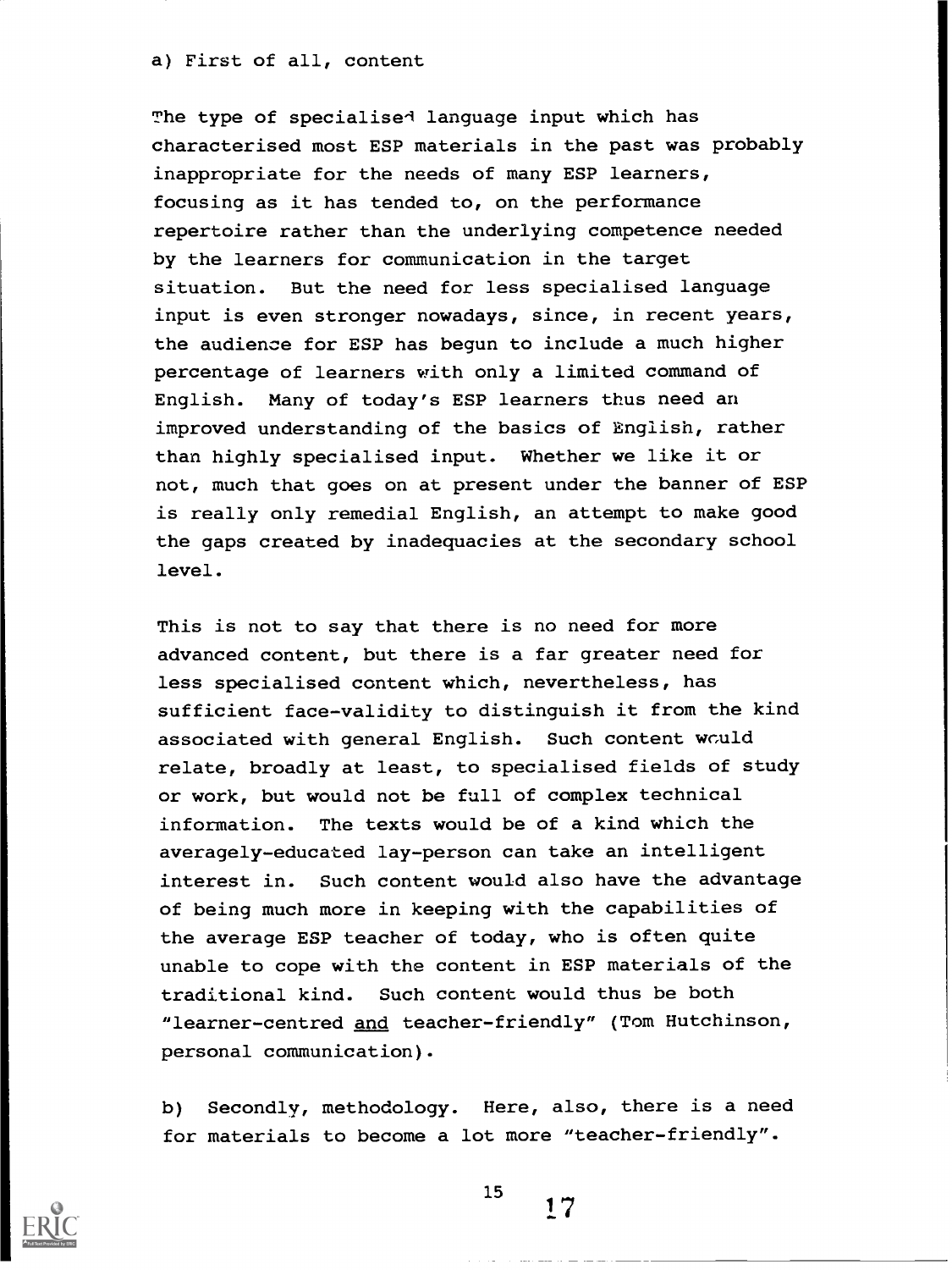ESP is nowadays increasingly taught to large classes of poorly-motivated learners by inexperienced teachers with very limited resources. These are classroom "facts of life" which published ESP materials need to take into account. Materials which will work well in these circumstances should therefore include features such as the following:

- firstly, activities which do not rely on the teacher giving extensive individual guidance and feedback on language points: I mean, for example, activities which require students to think creatively, but which nevertheless involve only relatively simple, straic'tforward language, rather than the other way rouna, as is unfortunately so frequently the case;

- secondly, the most important methodological steps should be built directly into the student's book, where the teacher is more likely to use them: the materials would then not only serve their normal purpose, but also act as a catalyst for teacher development;

- third, for similar reasons much more extensive methodological guidance than is usually available should be provided in the teacher's book;

- fourth, and above all, there should be plenty of lively, challenging, stimulating activities capable of motivating learners who lack confidence in their ability to use English and who may tend to view ESP as only a requirement rather than in more positive terms.

In this respect, many a leaf could be taken from the best of the recent general English course books, such as Headway (Soars & Soars 1986 - 91), Hotline (Hutchinson 1991 continuing), Fast Forward 3 (Geddes 1986) and so on, or publications such as the Communication Games series (Hadfield 1984-87). These books all contain

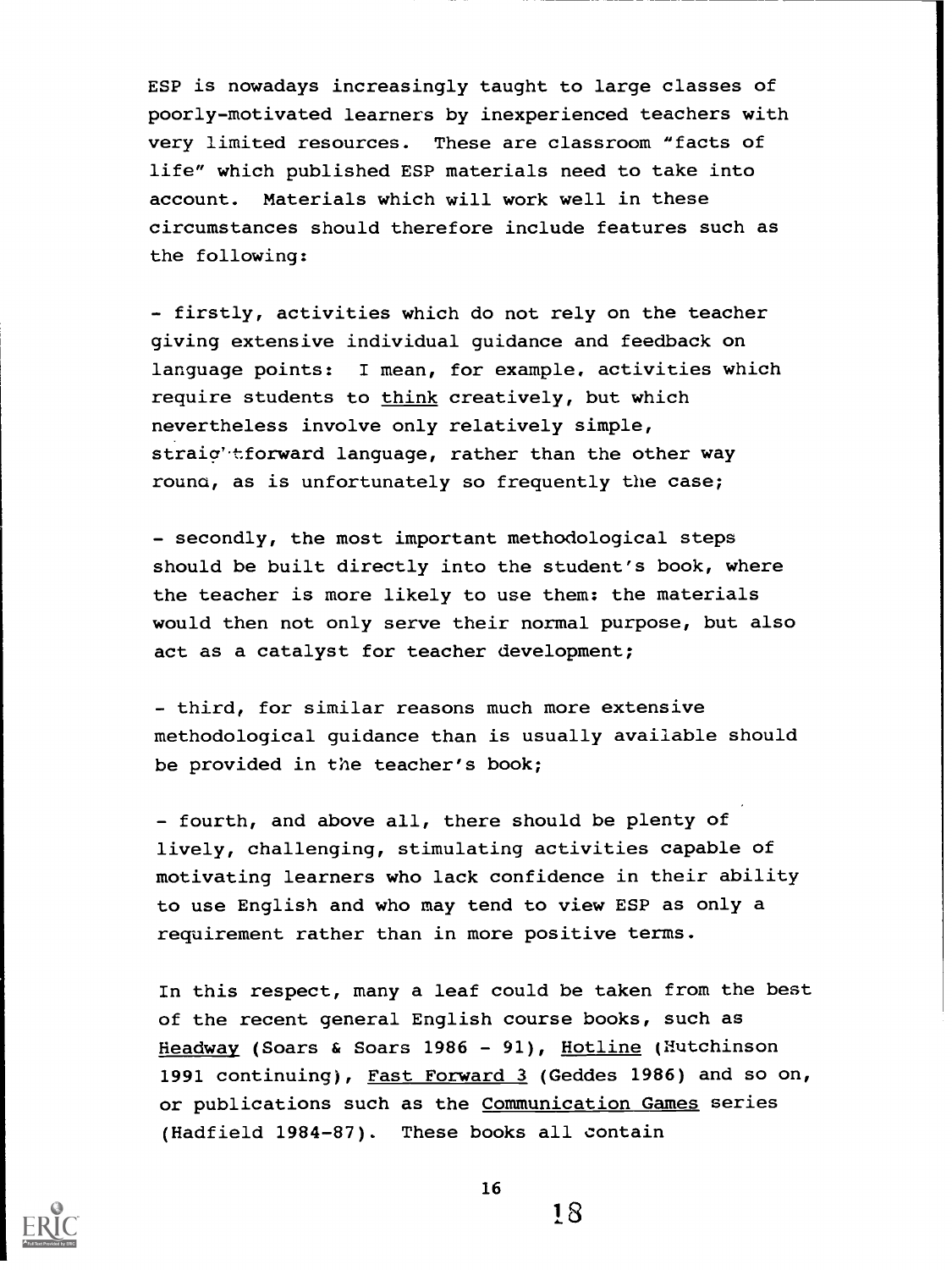methodological innovations well in advance of most published ESP materials, such as: lively lay-out; highly interactive, enjoyable and mangeable small-group activities; an inductive, problem-solving approach to grammar; texts which contain information of interest in their own right; project-work; a task-based unit structure, etc. There is nothing special about the methodology of ESP which prevents such techniques being introduced in appropriate ways. In other words, the methodology of ESP materials could be improved considerably, at a stroke, simply by judicious "borrowing" of ideas from good mainstream ELT textbooks.

# Academic activity.

Academic involvement has been important to ESP in the past, as already described earlier. However, a good deal of this input can and has been criticised for being concerned with matters closer to the academic world than to that of the average ESP teacher. The main focus of academic research related to ESP has been (and still is) to do with refining our understanding of the nature of language as communication in specialised settings. Information about the nature of language use is, of course, of undeniable importance to the ESP teacher, but of equal or greater importance is a better understanding of the processes of language learning, and how the various aspects of the practice of ESP affect this. However, in this area there is much less light being shed. Too often the language input tail appears to have wagged the learning process dog.

The balance could be redressed, however, if there was much more academic research into matters such as: the motivation of ESP learners (see Mead (1980)) for an excellent early example); the study of classroom uses of language; teacher decision-making, both inside the classroom and outside it (with respect to, for example, the thinking behind choice of teaching materials); the



17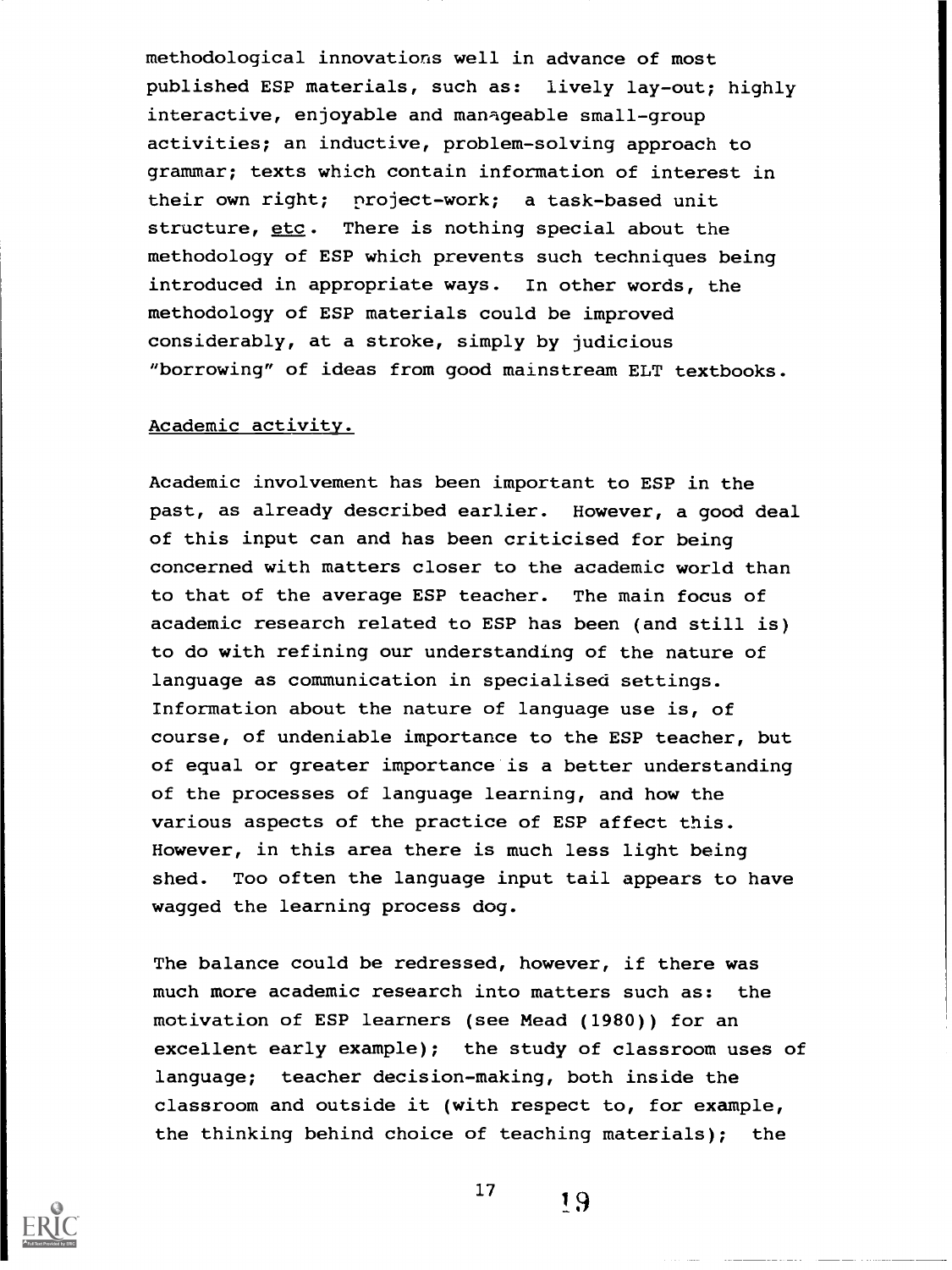process of innovation and change in the teaching situation; the study of how teachers actually gather information about and form impressions of student needs; the real-life process of curriculum design; the inputs to and methodology of ESP teacher development; and so on. (For an excellent example of a major piece of on-going research of the kind I am advocating, see Torres (in progress)).

Academic activity of this kind is not only vital for the kind of information it can provide, but in terms of the affective dimension as well. In other words, it helps to create a sense of identity for the ESP enterprise, and this an important factor in determining the ESP practitioner's sense of self-worth and improving his or her "bargaining position" with respect to sponsoring agencies and so on. Thus, academic involvement in ESP of any kind is important to preserve because of its effect on ésprit de corps. However, for this to occur to its full potential, the impact of academic ideas on the mental horizon of the average ESP teacher needs to be maximised. In my view, this will only happen if research into the realities of ESP teaching and learning is higher on the academic agenda than currently appears to be the case.

## **Conclusion**

To conclude. I have made it clear that I find certain aspects of the present state of ESP unsatisfactory. <sup>I</sup> hope it also clear, however, that I have not drawn attention to these problems simply for the sake of carping. To quote Thomas Hardy, "If way to the better there be, it exacts a full look at the worst". In other words, I have thought it important to first of all look dispassionately at present-day ESP in order to get as accurate a picture as possible of the current state of affairs.



18

 $\Omega$  0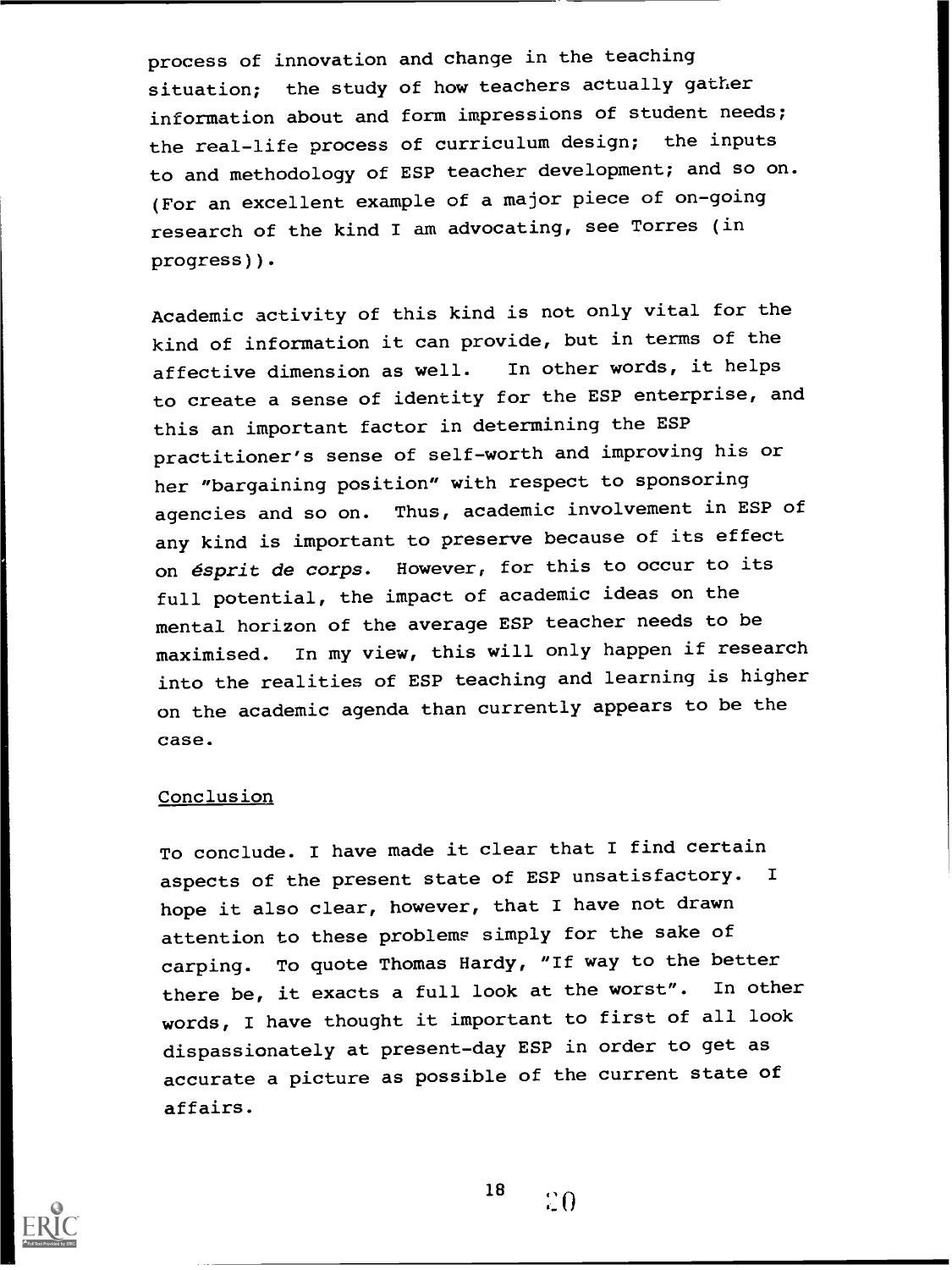In so doing, I have been at pains to deliberately focus on those areas of concern which, I feel, have not been receiving the attention they deserve. But my main aim has been to concentrate on what, in the light of my findings, I believe are the sorts of strategies we can adopt to remedy the situation. In my view, these should include a more flexible approach to ESP teacher development, an alternative paradigm for curriculum design, a revamped specification for ESP materials, and new priorities for academic input. In short, we should do more to develop the kind of tools - practical and theoretical - which are needed by a sizeable proportion of today's ESP practitioners in order to do their job.

I believe that initiatives of this kind should form a main part of our agenda for ESP from now until the end of the decade. As a result, I hope that by that time we will able to look back and see that we were able to help ESP successfully assimilate to its changing circumstances. If so, although the gyre may widen, the falcon will still be able to hear the falconer. Hopefully, things will not fall apart.

#### Acknowledgement

I wish to 'gratefully acknowledge the very helpful feedback provided by colleagues and course participants at Lancaster University on an earlier version of this paper. Shortcomings are my sole responsibility, however.

 $2$  That this is the case may be obscured, however, if the learners are bright and well-motivated enough to learn anyway.



 $<sup>1</sup>$  Despite the adulation it is currently being accorded by the</sup> academic world, it needs to be recognised that genre analysis is no more than the latest in a series of attempts to base ESP on a description of language use (cf. register analysis, rhetorical analysis, discourse analysis and so on). All such approaches are fundamentally flawed, however, since the concern of ESP is <u>not</u> primarily with language use but with language learning. "We cannot simply assume that describing and exemplifying what people do with language will enable someone to learn it...a truly valid approach to ESP must be based on an understanding of the processes of language learning." (Hutchinson & Waters, 1987: 14).